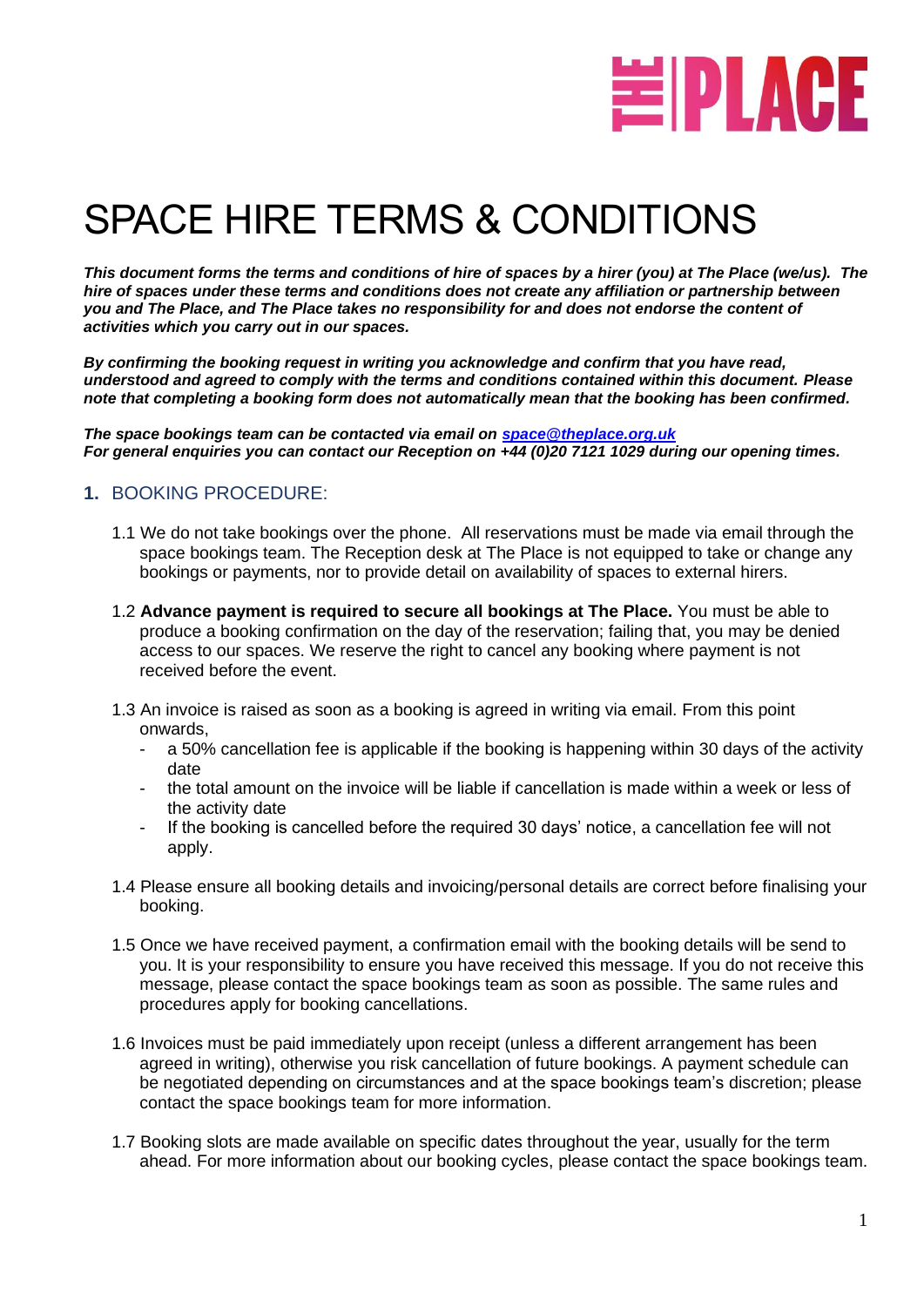

1.8 The Place reserves the right to move bookings to a different space if changes in the internal programme requires us to do so. Where the hirer is moved to a larger space, they will not be charged for the upgrade; where a hirer is moved to a smaller space, they will be refunded the difference. You will be given notice of changes/cancellations in writing as far in advance of the booking date as is reasonably practicable.

# **2.** NOISE LEVELS, PERCUSSION AND PIANOS:

#### *Our relationship with our neighbours is very important to us, and at any time we can have as many as 14 different activities in our spaces. Therefore,*

- 2.1 Noise levels in all spaces must be kept to a reasonable level. If you are disturbing other users, you will be advised to reduce your noise level by The Place staff.
- 2.2 All studios are equipped with a ventilation system to ensure air circulation, plus a floor fan for extra ventilation. Please note that only Studios 7 and 8 are air conditioned.
- 2.3 If you intend to use percussion/live music, this must be stated at the time of booking when you will be advised if this is possible. **Please note** we cannot allow any percussion or other live music involving more than one musician at the same time. **No live music is allowed in the Founders Studio at any time**.
- 2.4 Pianos must not be moved as doing so can cause damage to the piano or the floor. If this happens, you will be liable for any such damage.

#### **3.** FOOTWEAR, FOOD & DRINKS:

3.1 No outdoor shoes are allowed in any of our studios. Please see specifications below about which type of footwear (if any) is allowed in the spaces:

**Studios 1, 3, 4, 6, 10 and Cohan Studio:** Only indoor dance shoes with soft and light-coloured soles are permitted, no trainers or flamenco shoes.

**Studio 7 and Founders studio:** Indoor dance shoes, flamenco, tango or ballroom shoes and indoor dance sneakers/trainers with non-marking soles are permitted.

**Studios 2, 5 & 9:** No shoes of any kind are permitted in these studios; you will need to agree to being barefoot or wearing socks only.

**Meeting/Lecture rooms:** all types of footwear are allowed.

3.2 No food or drinks may be taken into the studios except bottled water. Please avoid bringing in glass containers, however we strongly encourage you to bring reusable water bottles.

## **4.** DAMAGE TO THE SPACES:

- 4.1 You will be liable for any damage caused to the spaces during or as a result of your hire. This includes (without any limitation) damage to the floor, walls, or audio-visual system.
- 4.2 You are responsible for informing Reception if you notice anything unusual in the condition of the space you are using before commencing your booking.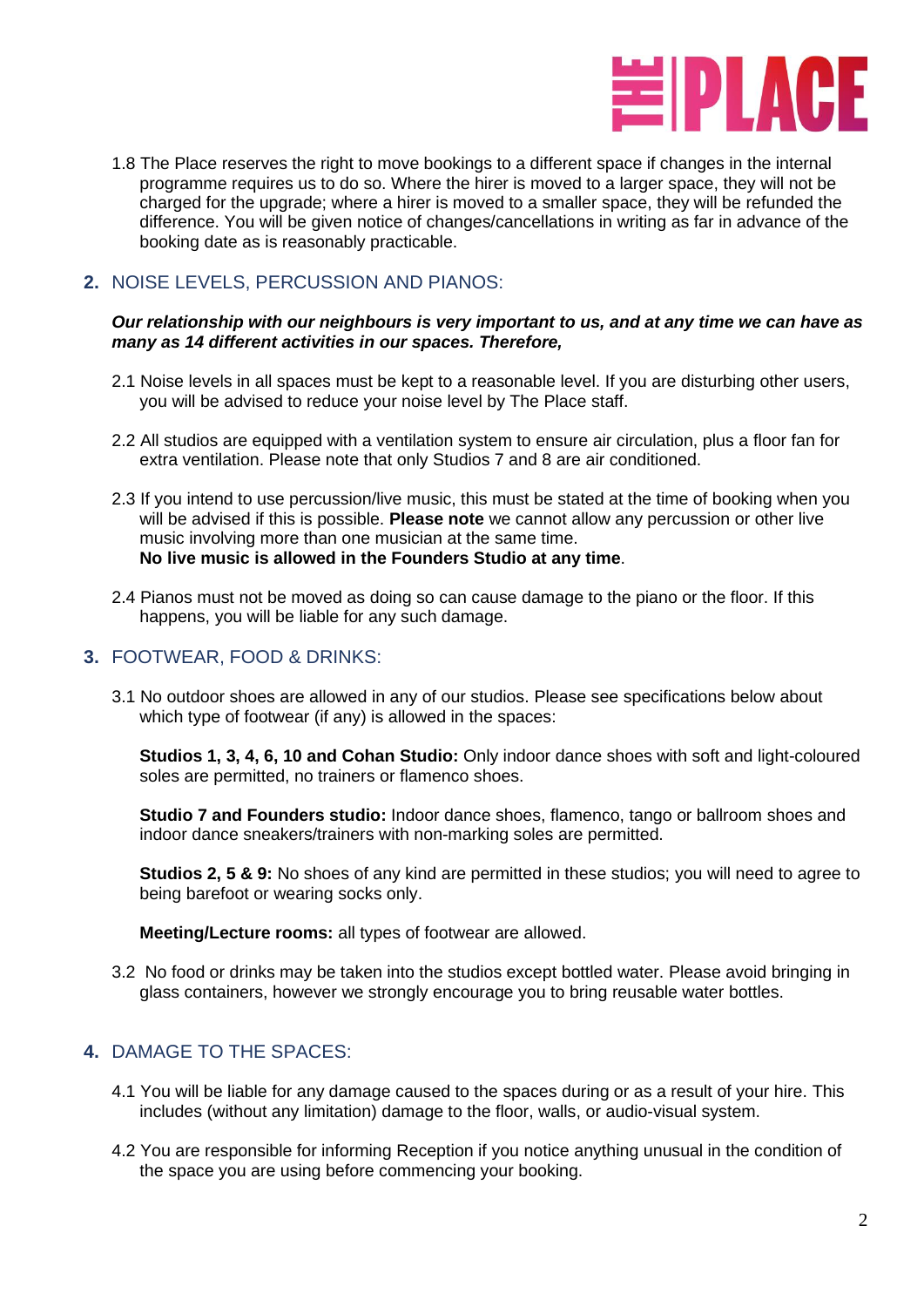

4.3 After block bookings with exclusive use, and any hires including set or props*,* we will conduct an inventory of the space. Any damages will be charged to the hirer.

#### **5.** BOOKING TIMES:

- 5.1 Our booking policy allows for back-to-back bookings and **we expect our hirers to include time for setting up and packing down in their booked timeslot**. Please notify Reception about any delays affecting your booking as a result of the previous hire.
- 5.2 The Place reserves the right to invoice for any extra time in the space according to Reception's report.
- 5.3 If you fail to keep to your allotted time, our staff will prompt you to vacate the space. Persistent late finishes may result in future bookings being cancelled.
- 5.4 We can arrange for early access or late opening at an extra charge and if requested at least 2 weeks in advance (subject to staff availability). Please contact the space bookings team for more information.

#### **6.** USE OF EQUIPMENT:

- 6.1 All spaces (except Flaxman Terrace Meeting Room, Production office and green room) are equipped with an audio-visual (AV) system. User guides are available in the space, and upon request can be emailed in advance. The AV equipment is in a cabinet in a corner of the space, and it consists of a CD player, iPod/phone/laptop dock, a plasma screen (and a PC computer in some spaces). You can plug in your device or camera, but you are advised to bring your own device-specific cables. There are mini-jack cables tied to the equipment. Studio 2 also includes a projector.
- 6.2 Please note that the equipment must not be moved around the space without permission and objects should not be kept on top of the cabinet (especially any liquids).
- 6.3 Tables and chairs are available for use in our studios on request (subject to availability).
- 6.4 The building is equipped with Wi-Fi signal and this is accessible through a guest account; you can ask for the login details at Reception. Our Wifi system is equipped for live streaming, however we cannot guarantee the speed and reliability during busy times. Please inform us at the time of booking if you plan to livestream during your activity. We cannot provide you with technical equipment for this, so you will need to bring your own laptop/camera.
- 6.5 Any equipment brought into the building should be compliant with current guidance and legislation. All electrical items must be PAT tested and flammable objects must be treated with fireproof spray. Hirers are required to have a list of all equipment in use and relevant supporting documentation.
- 6.6 **Any set or props brought into the studios must be specified and agreed in advance**. These items must be planned and risk-assessed in consultation with our Health and Safety manager.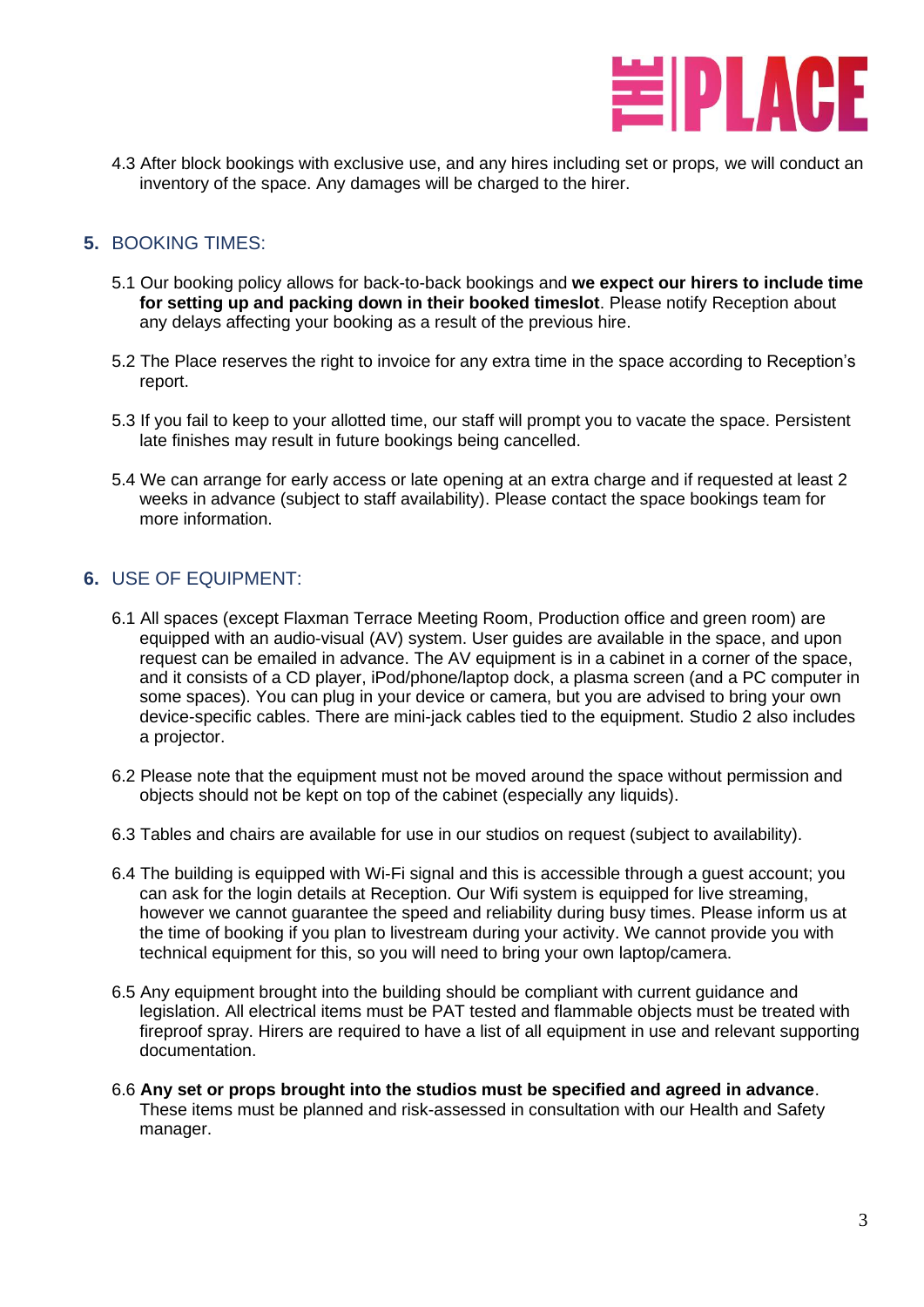

#### **7.** PHOTOGRAPHY & VIDEO:

- 7.1 **Any hire involving photography and video footage must be agreed at the time of booking** as different rates apply. This will be charged according to the information you provide on the Booking Request Form, please contact the space bookings team for more information.
- 7.2 We charge for bookings involving photography and video footage according to the purpose and distribution of the footage. We classify hires as either commercial or concession.
- 7.3 **The use of flash photography must be stated at the time of the booking** as it can only be accommodated in certain spaces.
- 7.4 We prohibit filming and photography of artistic work, staff, members of the public and children using the building. We have a safeguarding policy (available on request), so if your hire involves filming/photographing children within The Place, we ask you to be able to produce the necessary consent forms upon request.
- 7.5 For most shoots a credit line acknowledging The Place as the location is sufficient, i.e.: 'Filmed/Photographed at The Place'. If the images will be broadcasted, we might be interested in using the images, videos or stills from such shoots in our communication activities.

#### **8.** HEALTH & SAFETY, BEST PRACTICE AND PUBLIC LIABILITY INSURANCE:

- 8.1 You are responsible for ensuring your event/session is run in line with current health & safety legislation and best practice guidelines. A risk assessment should be carried out and be available for The Place staff in advance and on the day. The Place takes no responsibility for the content or health & safety of events/classes run by external hirers.
- 8.2 A first aid kit and accident book are kept at Reception. Should a participant in your session sustain an injury, Duty managers and Reception staff are first aid trained.
- 8.3 If you require further medical assistance, our Reception staff can assist you. We ask that you inform Reception if you have called for emergency services. Please note, our staff will not be able to accompany injured participants off-site.
- 8.4 **All hirers must tell us in advance if they are expecting any wheelchair users**. The Place is fully accessible and we have a lift on each side of the building.
- 8.5 All hirers must make themselves familiar with the fire evacuation procedures and must make sure participants are briefed on course of action in case of fire.
- 8.6 The Place's insurance will only cover defects with the building. **We are not liable for and cannot cover loss of your personal property.** Studios can be locked if you leave the space during your booking. Please ask reception for more information.
- 8.7 **Hirers need to have their own insurance** to cover any situation involving loss or injury to a member of the public as a result of their own activities.
- 8.8 If a session involves participants who are under the age of 18 or considered as vulnerable adults the hirer is responsible for ensuring that the relevant DBS checks have been obtained and can be produced on request.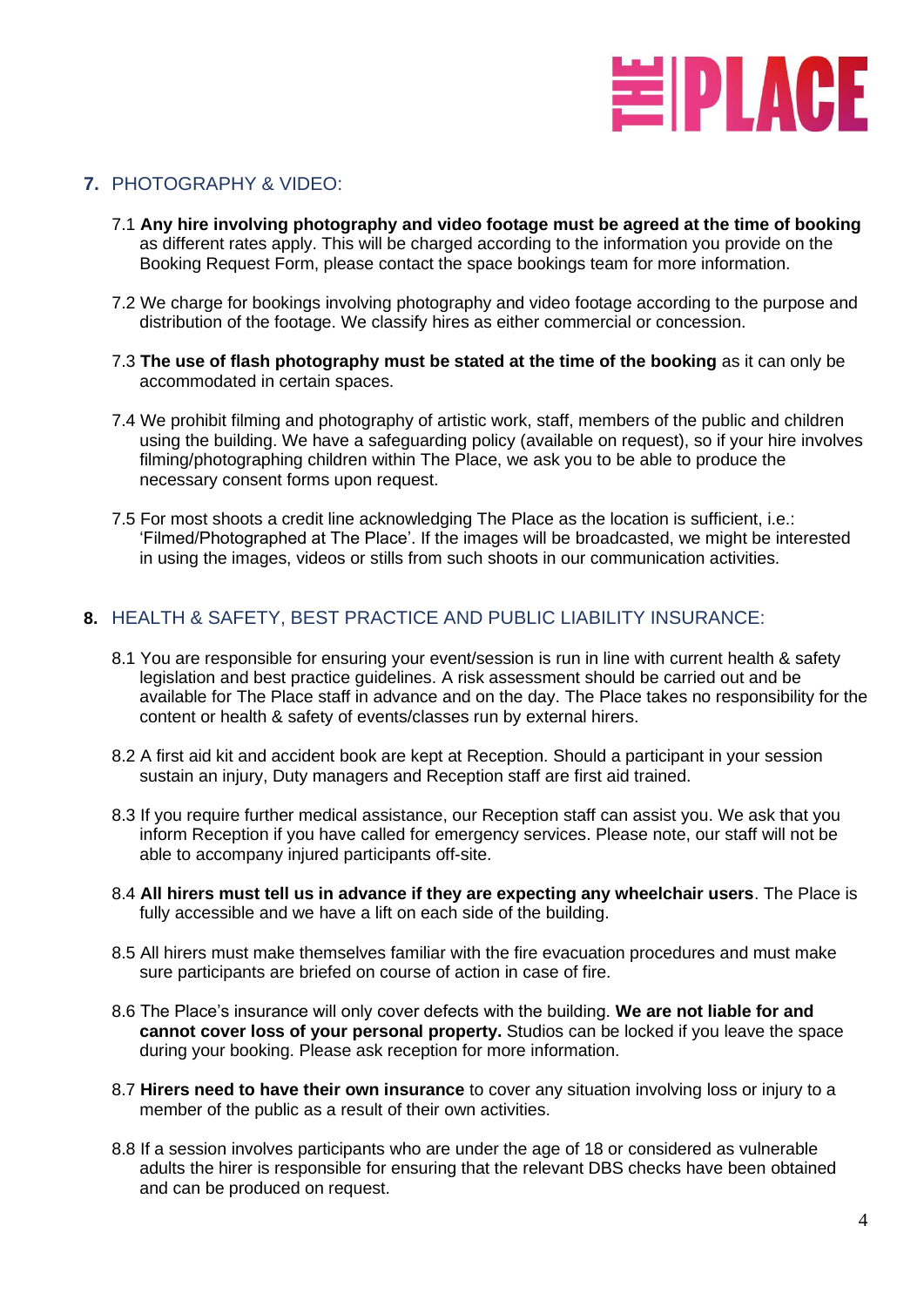

8.9 Hirers must not exceed the recommended studio/room maximum capacity.

#### **9.** LOCATION AND BUILDING FACILITIES:

- 9.1 The Place is located in a complex of buildings between Flaxman Terrace and Duke's Road, just off Euston Road in Central London. **All external hirers are asked to arrive and sign in at the Reception at the Flaxman Terrace entrance**. More information can be found on <http://www.theplace.org.uk/findus>
- 9.2 There are toilets throughout the building; these are clearly signposted around the building.
- 9.3 Changing facilities are available on site; these are accessible via codes which are available at Reception on request.
- 9.4 There are induction loops available throughout the building and in a selection of studios. Please contact the space bookings team for more information.

#### **10.** MARKETING AND PUBLICITY GUIDELINES:

- 10.1 External hirers are only allowed to mention The Place in advertising as the venue where the activity is taking place and must not use the words "The Place" in the title of their event. Location must be listed as "The Place" with no other suffixes.
- 10.2 All participants must be directed to the entrance on 16 Flaxman Terrace, WC1H 9AT. The Place website has directions, travel information and a map which can be used on advertising material: [http://www.theplace.org.uk/findus.](http://www.theplace.org.uk/findus)
- 10.3 The Place logo must not be used in connection with any external hires unless the performance or workshop has been directly commissioned by The Place. External hirers are not allowed to post information about their events on The Place's social media pages.
- 10.4 We do not allow displaying posters or flyers for external activity in our building. You can submit your event to our online listings page JUICE [https://www.theplace.org.uk/juice.](https://www.theplace.org.uk/juice)

#### **11.** PRICING AND SPECIFICS:

- 11.1 Rates are calculated by the hour (one hour minimum hire, after which fractions of 15 minutes are permitted).
- 11.2 Concession rates apply to not-for-profit organisations or independent artists/teachers.
- 11.3 VAT is charged on all bookings, currently at 20%.
- 11.4 As a charity ourselves, unfortunately we are not able to offer discounts for other charities.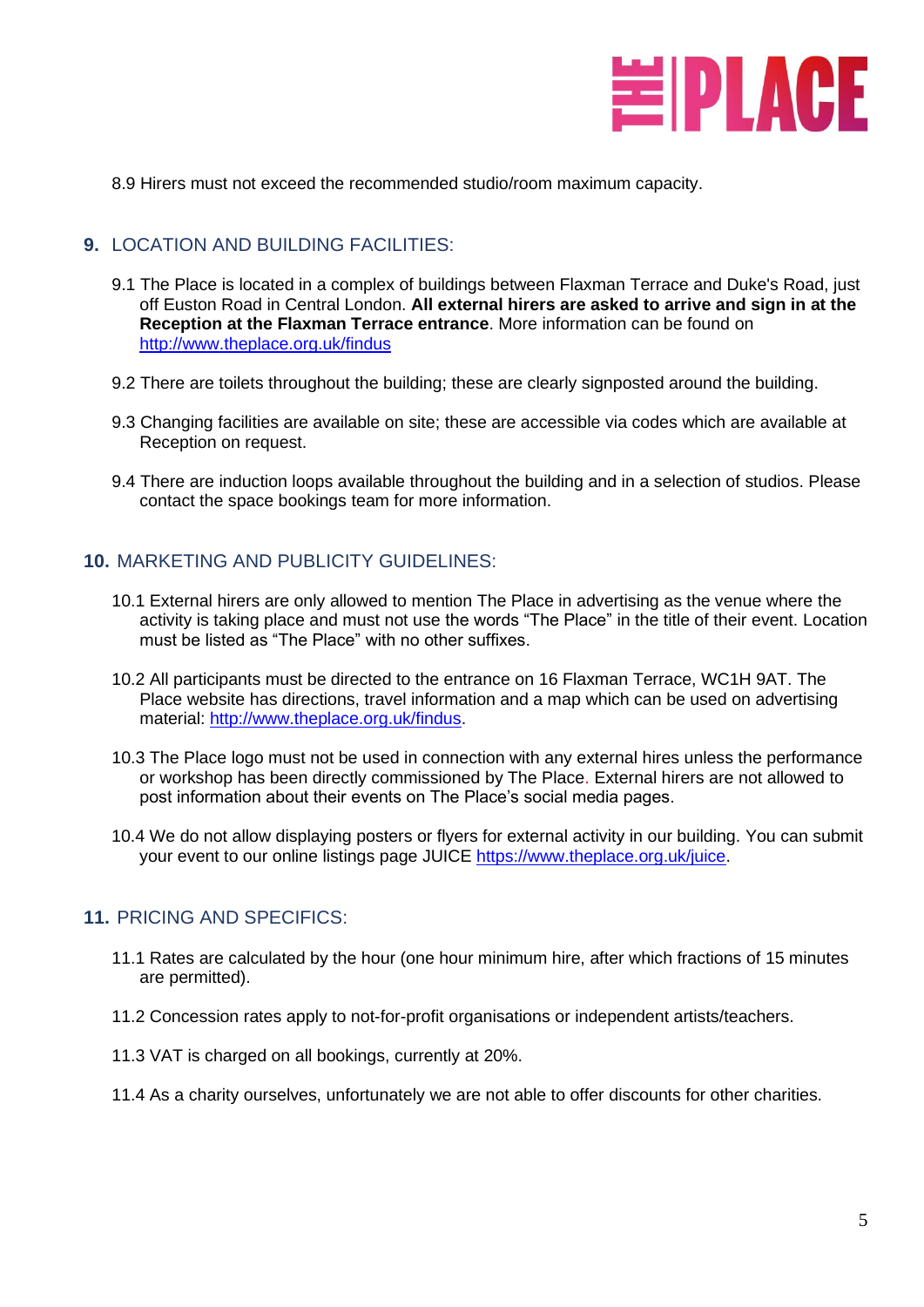

| <b>STUDIO</b>  | <b>DIMENSIONS</b>                                         | <b>FLOORING</b>                                                                           | <b>FEATURES</b>                                                                                                                                          |
|----------------|-----------------------------------------------------------|-------------------------------------------------------------------------------------------|----------------------------------------------------------------------------------------------------------------------------------------------------------|
| 1              | 16m x 11m<br>$(176 \text{ m}^2)$<br>Height: 3.886m        | Fully sprung floor<br><b>Black Harlequin</b><br>Linoleum<br>(soft dance shoes<br>allowed) | <b>Mirror</b><br>Piano<br>AV System + Plasma screen<br>Ballet barres on 2 walls<br>Moveable ballet barres<br><b>Blackout curtains</b><br>Induction loops |
| $\overline{2}$ | 12.4m x 11.8m<br>$(146.32 \text{ m}^2)$<br>Height: 3.886m | Fully sprung floor<br>Wooden floor<br>(socks/barefoot only)                               | <b>Mirror</b><br>Piano<br>AV System + Plasma screen<br>Projector<br>Ballet barre on 1 wall<br><b>Blackout blinds</b><br>Induction loops                  |
| 3              | $13m \times 11m$<br>$(143 \text{ m}^2)$<br>Height: 3.353m | Fully sprung floor<br><b>Gray Harlequin</b><br>Linoleum<br>(soft dance shoes<br>allowed)  | <b>Mirror</b><br>Piano<br>AV System + Plasma screen<br>Ballet barres on 3 walls<br>Moveable ballet barres<br><b>Blackout curtains</b>                    |
| $\overline{4}$ | $12m \times 11m$<br>$(132 \text{ m}^2)$<br>Height: 3.353m | Fully sprung floor<br><b>Gray Harlequin</b><br>Linoleum<br>(soft dance shoes<br>allowed)  | <b>Mirror</b><br>Piano<br>AV System + Plasma screen<br>Ballet barres on 3 walls<br>Moveable ballet barres                                                |
| 5              | 13m x 11m<br>$(143 \text{ m}^2)$<br>Height: 3.353m        | Fully sprung floor<br>Wooden floor<br>(socks/barefoot only)                               | Mirror<br>Piano<br>AV System + Plasma screen<br>Ballet barres on 3 walls                                                                                 |
| 6              | $12m \times 11m$<br>$(132 \text{ m}^2)$<br>Height: 3.353m | Fully sprung floor<br><b>Gray Harlequin</b><br>Linoleum<br>(soft dance shoes<br>allowed)  | Mirror<br>Piano<br>AV System + Plasma screen<br>Ballet barres on 3 walls<br>Moveable ballet barres<br>Induction loops                                    |
| $\overline{7}$ | 14.3m x 7.6m<br>$(108.68 \text{ m}^2)$<br>Height: 2.845m  | Fully sprung floor<br><b>Gray Harlequin</b><br>Linoleum<br>(all dance shoes<br>allowed)   | Mirror<br>Piano<br>AV System + Plasma screen<br>Ballet barres on 3 walls<br>Moveable ballet barres                                                       |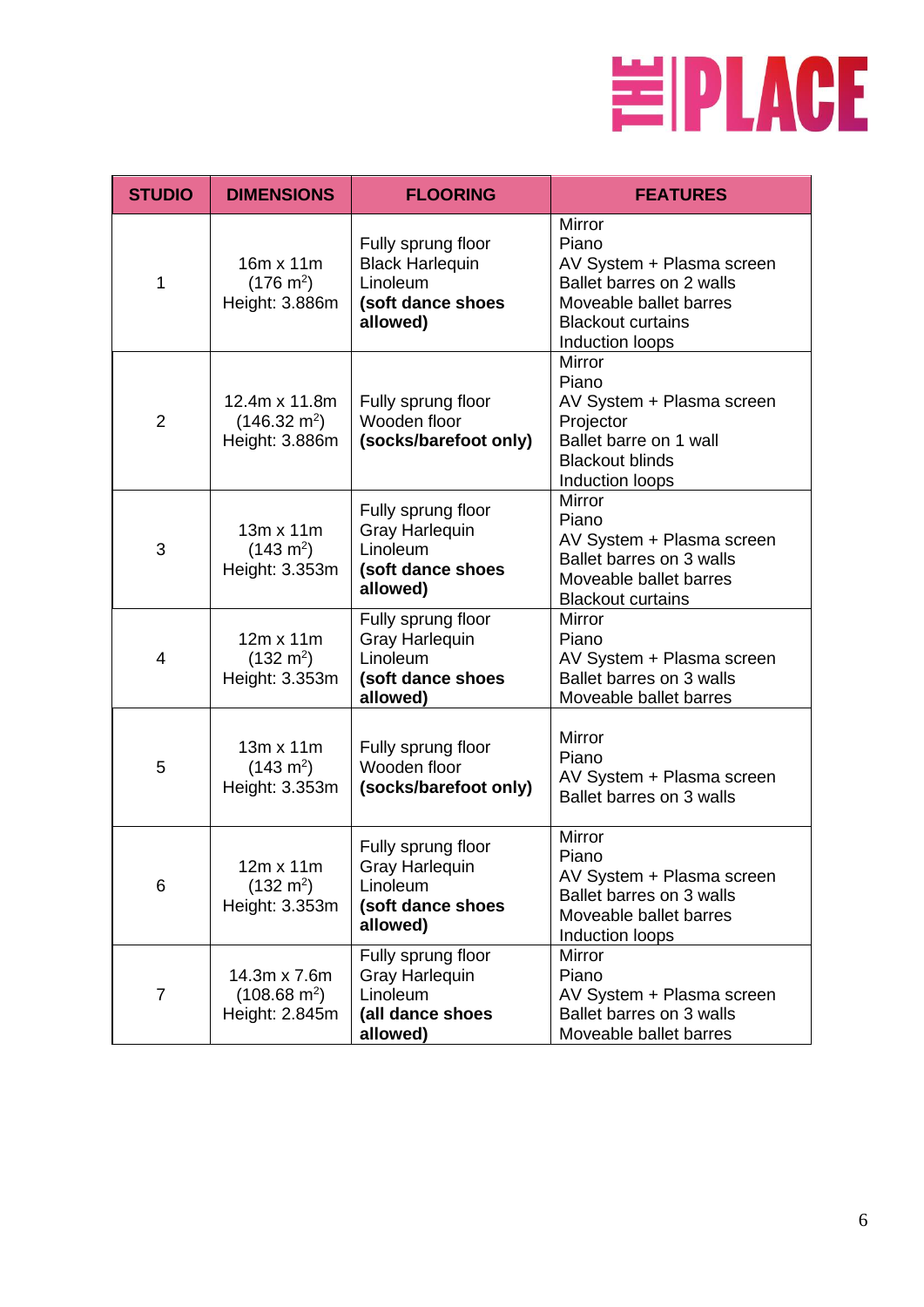

| <b>STUDIO</b>   | <b>DIMENSIONS</b>                                           | <b>FLOORING</b>                                                                           | <b>FEATURES</b>                                                                                                                    |
|-----------------|-------------------------------------------------------------|-------------------------------------------------------------------------------------------|------------------------------------------------------------------------------------------------------------------------------------|
| 8               | $18m \times 9m$<br>$(162 \text{ m}^2)$<br>Height: 3.861m    | Fully sprung floor<br><b>Gray Harlequin</b><br>Linoleum<br>(soft dance shoes<br>allowed)  | Mirror<br>Piano<br>AV System + Plasma screen<br>Ballet barres on 3 walls<br>Moveable ballet barres<br>Induction loops              |
| 9               | $10.8m \times 9m$<br>$(97.2 \text{ m}^2)$<br>Height: 3.353m | Fully sprung floor<br>Wooden floor<br>(socks/barefoot only)                               | Mirror<br>AV System + Plasma screen<br>Ballet barre on 1 wall                                                                      |
| 10              | $10.8m \times 9m$<br>$(97.2 \text{ m}^2)$<br>Height: 3.353m | Fully sprung floor<br><b>Black Harlequin</b><br>Linoleum<br>(soft dance shoes<br>allowed) | No mirror<br>AV System + Plasma screen<br>Ballet barre on 1 wall                                                                   |
| <b>Founders</b> | $15m \times 5m$<br>$(75 \text{ m}^2)$<br>Height: 2.845m     | Fully sprung floor<br>Wooden floor<br>(all dance shoes<br>allowed)                        | <b>Mirror</b><br>AV System + Moveable plasma<br>screen<br>Moveable tables and chairs<br>Induction loops<br><b>Blackout curtain</b> |

| <b>ROOM</b>                           | <b>DIMENSIONS</b>                           | <b>FLOORING</b>               | <b>FEATURES</b>                                                                                          |
|---------------------------------------|---------------------------------------------|-------------------------------|----------------------------------------------------------------------------------------------------------|
| Lecture<br>room                       | $6.8m \times 5.9m$<br>$(40.12 \text{ m}^2)$ | Carpet<br>(all shoes allowed) | Moveable tables and chairs<br>AV System<br>Plasma screen                                                 |
| Duke's<br>Road<br>Meeting<br>room     | $6m \times 3.2m$<br>$(19.2 \text{ m}^2)$    | Carpet<br>(all shoes allowed) | Boardroom table and chairs<br>AV System<br>Plasma screen<br>Teleconference phone<br>Whiteboard/flipchart |
| Flaxman<br>Terrace<br>Meeting<br>room | 5m x 4m $(20m^2)$                           | Carpet<br>(all shoes allowed) | Boardroom table and chairs<br>Teleconference phone<br>(Plasma screen and flipchart on<br>request)        |